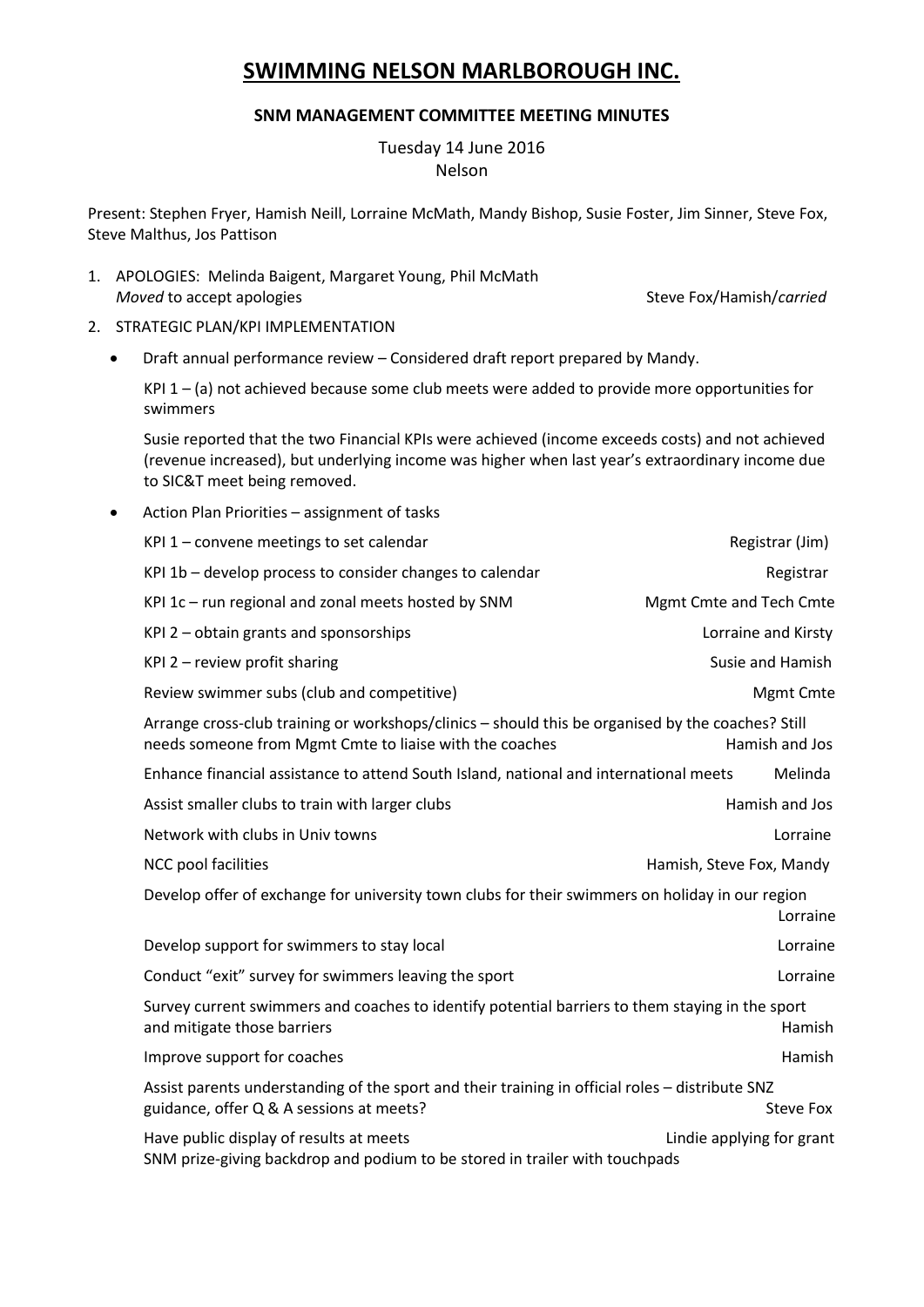| Bring high profile swimmer/coach to region                                                | Mgmt Cmte       |
|-------------------------------------------------------------------------------------------|-----------------|
| Offer to organise or be involved in interschools                                          | Mandy           |
| have starter/prize pack for place getters at school swimming sports                       | Mandy           |
| remove barriers to TSSC                                                                   | Mandy           |
| results sent to schools – get one parent per school to prepare item for school newsletter | Mandy           |
| Check all members are enrolled on SNZ database                                            | Jim (Registrar) |

3. CONFIRMATION OF MINUTES (10 May)

*Moved* that the minutes of the meeting of 10 May are a true and correct record

Steve M/Hamish/*carried*

A note should be added to the minutes that the list of badge and bar recipients is incorrect, and that a corrected list is in the minutes of 12 June.

- 4. MATTERS ARISING AND TASKS
	- Bars for earlier years club liaisons to follow up
	- T-shirts Susie showed samples of officials shirts provided by Adidas.

*Moved* to apply for funding for 100 "waffle" shirts for officials from "Biz Collection" (without piping) Steve Fox/Steve Fryer/*carried*

Technical Committee to develop a system to track who gets new officials shirts (including size), so that we can get them back when they stop officiating . Action Steve Fryer

5. SECRETARY REPORT

Steve Malthus will get the key for Richmond Town Hall, for the AGM.

*Moved* to confirm the following, corrected, list of badge and bar recipients for 2016:

Qualified for SNM Country & Town Representative 2016 badges & bars (qualified for the first time):

| Megan           | Clark         | Blenheim   |
|-----------------|---------------|------------|
| Krystal         | <b>Hollis</b> | Waimea     |
| Angelina        | Johnston      | Tasman     |
| Finbar          | Lewis         | Golden Bay |
| Maya            | Lewis         | Golden Bay |
| Nathan          | Limmer        | Waimea     |
| <b>Nicholas</b> | Lovell        | Waimea     |
| Sophie          | Lovell        | Waimea     |
| Georgia         | Reed          | Blenheim   |
|                 |               |            |

Re-qualified as a SNM Country and Town Representative, and are therefore eligible for 2016 bars:

| Jasmine | <b>Hollis</b> | Waimea |
|---------|---------------|--------|
| Emma    | Lovell        | Waimea |

Qualified for SNM Representative 2016 badges & bars (qualified for the first time):

| <b>Bree</b> | Anderson      | Tasman       |
|-------------|---------------|--------------|
| Leah        | Friend        | Tasman       |
| Tayla       | Graham        | Waimea       |
| Bendi       | <b>Kepess</b> | Tasman       |
| Piper       | Riley         | Tasman       |
| Ruby-Lou    | <b>Stuart</b> | Nelson South |

Re-qualified as a SNM Representative, and are therefore eligible for 2016 bars:

Xavier Anderson Tasman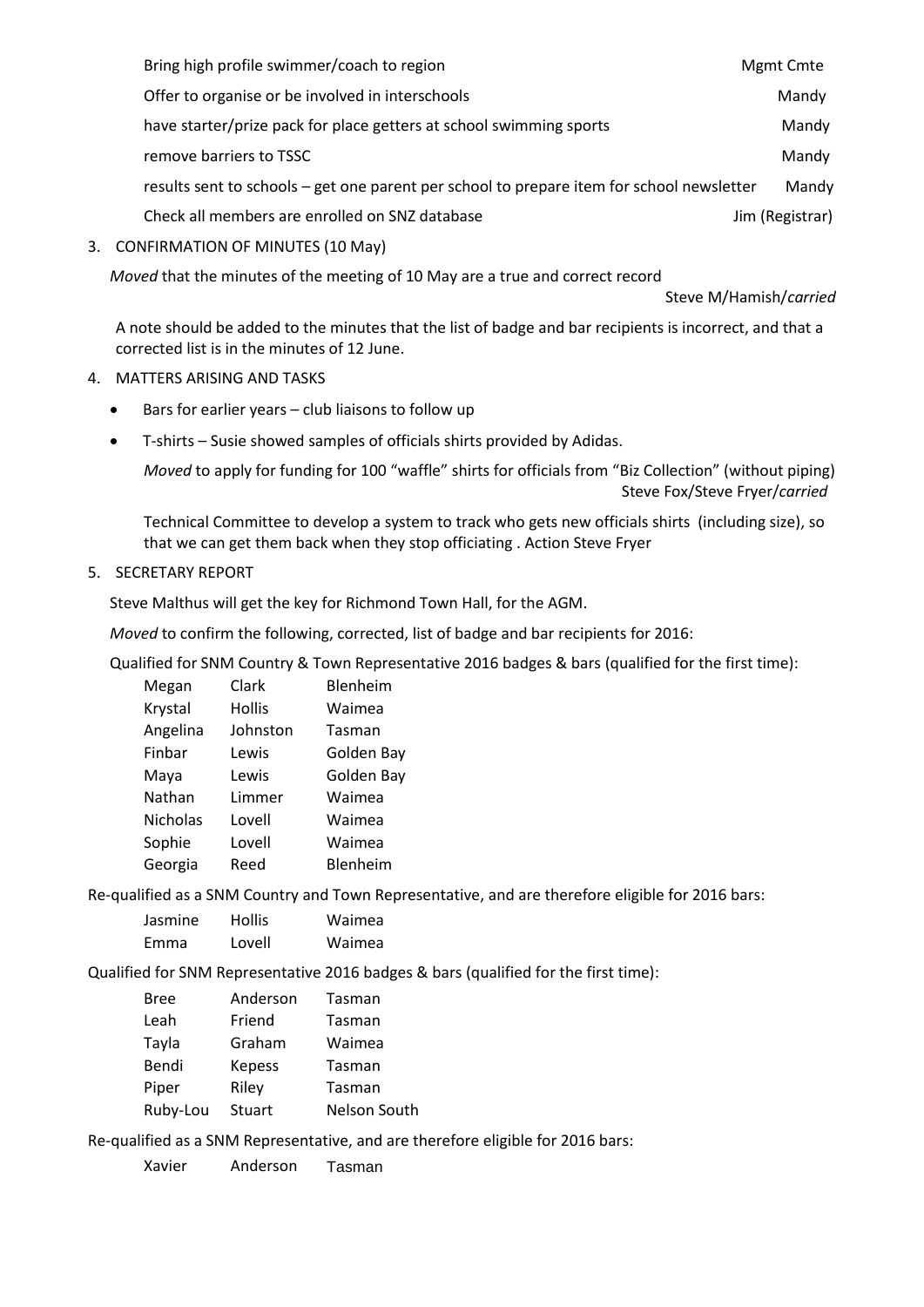| Caitlin   | Delany     | Tasman       |
|-----------|------------|--------------|
| James     | Fleury     | Tasman       |
| Clara     | Foster     | Nelson South |
| Cassandra | Hagan      | Tasman       |
| Talya     | Harwood    | Tasman       |
| Thomas    | Heaton     | Tasman       |
| Kaleb     | Johnston   | Nelson South |
| Luke      | Kelly      | Nelson South |
| Matai     | McGuinnety | Nelson South |
| Sam       | McKenzie   | Tasman       |
| Sally     | McMath     | Blenheim     |
| Libby     | Neill      | Nelson South |
| Ellie     | Rukuwai    | Nelson South |
| Oliver    | Stark      | Nelson South |
| Georgina  | Trengrove  | Nelson South |
| Daniel    | Trevurza   | Nelson South |
| Samantha  | Trevurza   | Nelson South |

*Moved* to adopt the Secretary's report **Access 2008 Jim/Lorraine/***carried* 

Jim/Mandy/*carried*

6. TREASURER REPORT

Susie tabled a set of draft accounts showing a surplus of \$4520. There is still work to be done to reconcile swimmer registrations with the SNZ database and what has been paid to us by clubs. Any changes are likely to be an increase in the surplus rather than a decrease.

*Moved* that the Management Committee recommend to the Board that the draft accounts tabled by the Treasurer on 14 June be approved for inclusion in the SNM Annual Report, with a note stating that they are subject minor amendments and then audit **Susian and Susie/Hamish/***carried* 

- Invoices to pay
	- (i) Annual hosting fee for website \$287.50
	- (ii) Sport Tasman for Tasman Secondary School Swimming Champs \$570.00
	- (iii) Mandy Thomas for catering for Tasman Sec School meet \$38.63
	- (iv) Sport Tasman for Pathway to Podium fee for Sam McKenzie and Clara Foster \$200

*Moved* that we pay the above invoices Susie/Mandy/*carried* Susie/Mandy/*carried* 

- Board needs to approve auditor for Annual Accounts (Brown & Associates)
- 7. REGISTRAR REPORT/MEETS MANAGEMENT
	- Discussed the Tasman Secondary Schools meet and informally agreed (subject to confirmation next year) that:
		- (i) No entry fees for relays next year
		- (ii) All events should be age group events
	- Discussed the correspondence from a parent about the Winter Meet and considered whether to move the relays from beginning of session 3 to the end of that session. It was noted that we used this format last year and that it proved popular. The programme remains as notified in the flier.
	- Swim calendar for 2016-17

*Moved* that we provisionally approve the swap of the Nelson South and BSC meets, to be put to clubs for comment and confirmed by the Board on 28 June Jim/Hamish/*carried*

*Moved* that we provisionally approve the addition of a 1-session meet hosted by BSC on 15 October, to be put to clubs for comment and confirmed by the Board on 28 June

Lorraine/Mandy/*carried*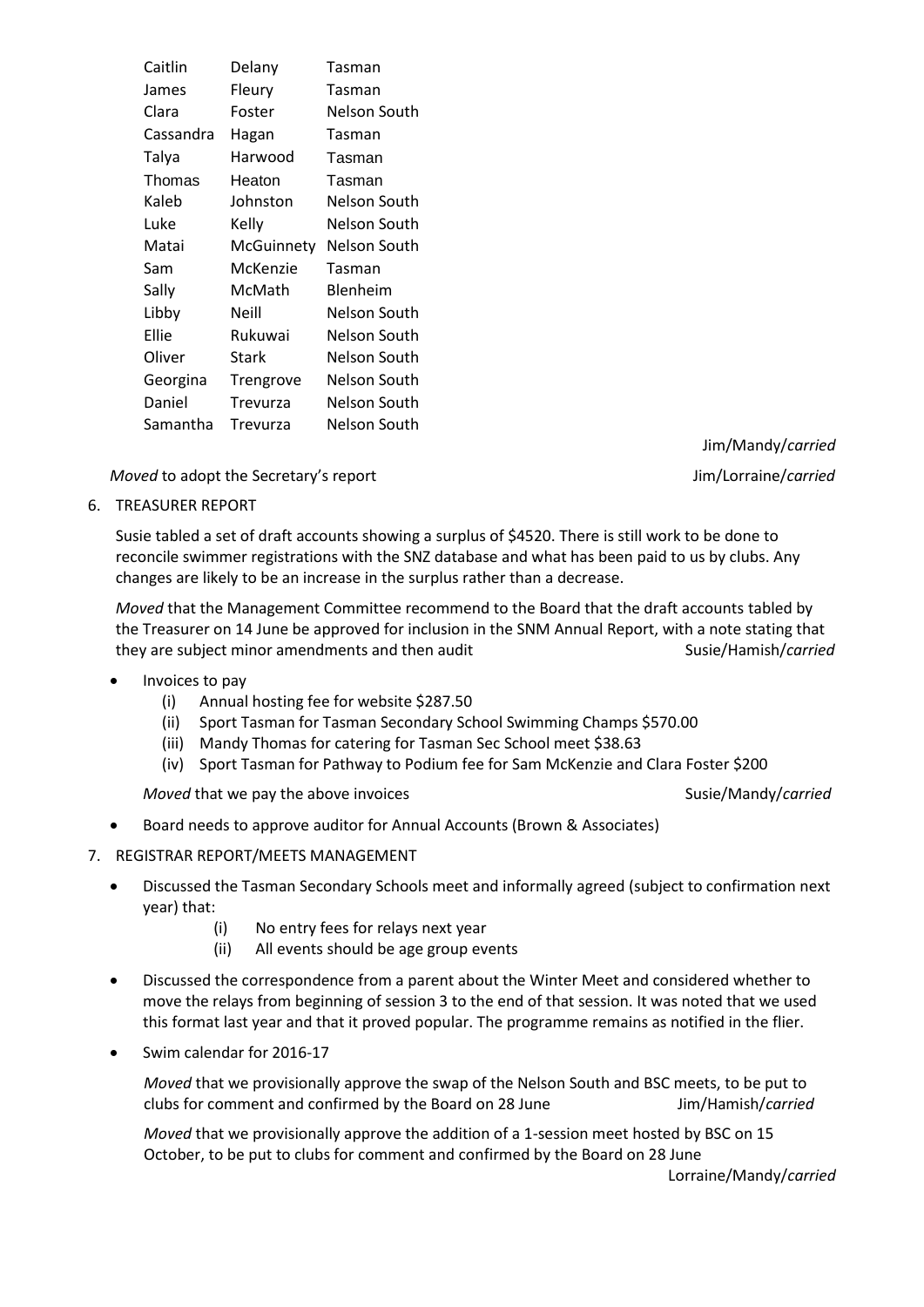*Moved* that we recommend that the Board approve the calendar subject to changes as per the above two motions Jim/Mandy/*carried*

Database rollover and associated issues

*Moved* to recommend that the Board amend the wording of its resolution regarding the equipment levy as follows:

That SNM levy clubs an annual equipment levy of \$5 per year for every competitive and club swimmer registered as at 30 June *who is registered at any time during the swimming year*, effective starting the 2016-17 swimming year.

Jim/Susie/*carried*

SNZ wants clubs to keep swimmers active on the database until the end of the year, even if a swimmer has stopped swimming. Jim to ask clubs not to lapse swimmers prior to end of year (ask clubs if this will cause any problems)

*Moved* that we ask SNZ to transfer Nayland Park swimmers and make NPASC inactive

Jim/Hamish/*carried*

*Moved* that we confirm to SNZ the SNM fees on the SNZ database are correct: competitive swimmers \$35 and club fee \$200 (to be increased to \$225 by SNZ) Jim/Steve M/*carried*

- 8. PUBLICITY/COMMUNICATION REPORT
	- Media report done by Lorraine and Jim published in Nelson Mail (with very large photo) and in Marlborough Express
- 9. FUNDING REPORT
	- Two grant applications were successful: pool hire and medals
	- Applications for officials shirts should go in asap
	- Lindie has application to Rata Foundation for scoreboard in progress
- 10. SNZ LIAISON REPORT

There has been no Regional Chairs meeting with SNZ Board Chair since February. Hamish had a conversation with Christian Renford about numerous issues, including communication from the Board to the regions.

Jos reported that Gary Hurring was here yesterday, poolside at RAC. It was noted that no one on the SNM Board or Mgmt Committee was made aware of the visit. Same thing happens with the SNZ Learn to Swim staff – they are in our region frequently and we never get notified. There is no way for us to coordinate any SNM activity with SNZ if we do not know what they are doing. The Mgmt Cmte asked Hamish to raise this with SNZ in his next conversation with them.

11. TECHNICAL

Nothing to report.

12. COACHING REPORT

Nothing to report.

- 13. GENERAL BUSINESS
	- Talya Harwood funding for Junior World Open Water Champs

Mandy has circulated by email Talya's costs for this meet, which are approximately \$6000. SNM Swimmers Fund problematic because Talya cannot apply until this time next year and grants are capped at \$500.

*Moved* that SNM give Talya Harwood \$1000 towards her expenses for Junior World Open Water Steve Fryer/Steve Malthus/*carried*